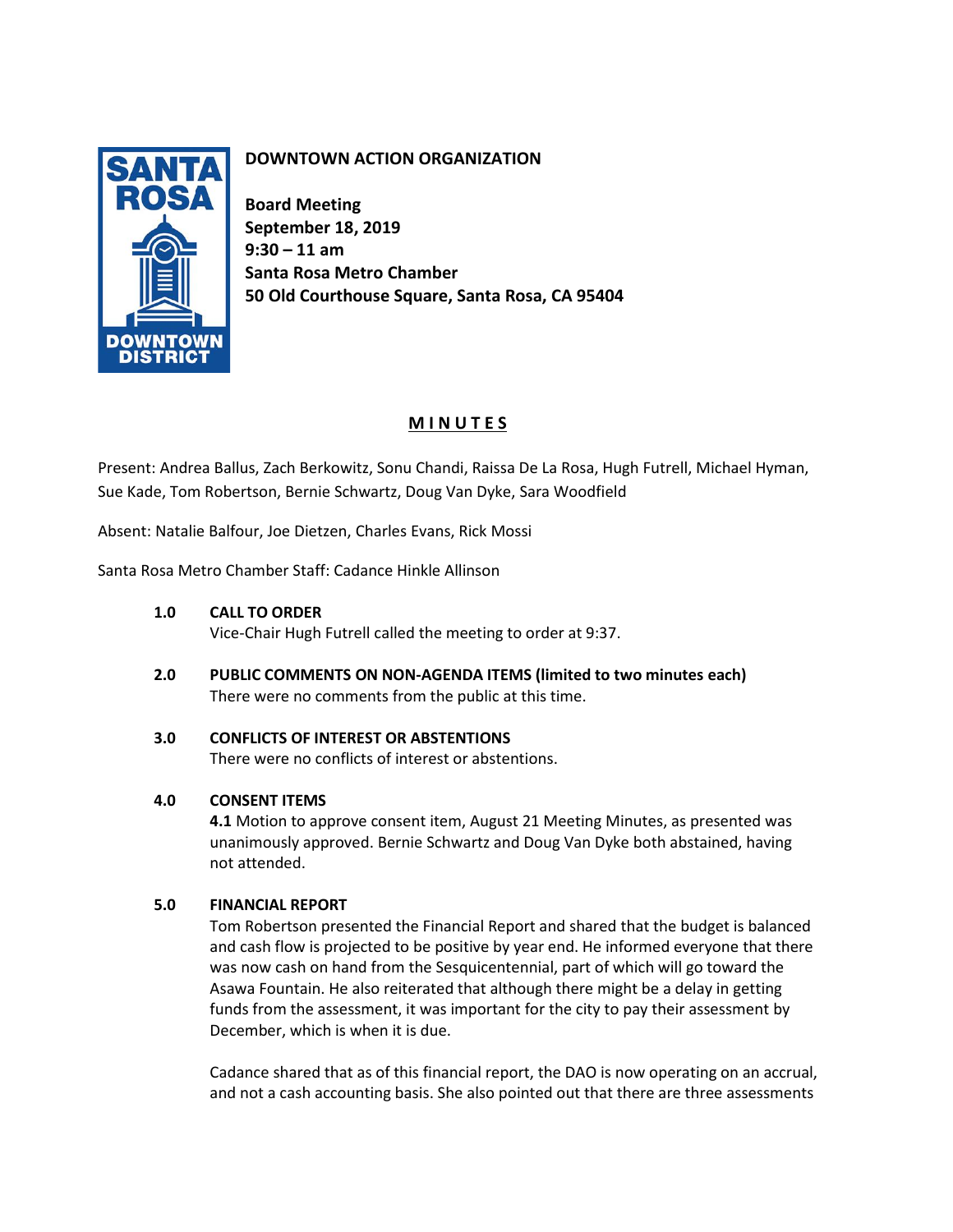booked into this fiscal year, as the first year of operation, and that in future years, only two will be reflected.

#### **6.0 EXECUTIVE DIRECTOR REPORT**

Cadance reminded everyone she would be out of the office from September 19 through September 27. She then provided updates on Fridays on  $4<sup>th</sup>$ , which have been going well, and will be in a constant state of growth and improvement as the event and concept evolves. There are 21 businesses currently participating.

She shared that the first info session, held earlier that morning, which focused on Homelessness and featured a presentation from Mayor Schwedhelm and Jennielynn Holmes from Catholic Charities, was successful. Though attendance did not match RSVPs, there was great support from City staff, including the Chief of Police, Ray Navarro. Info Sessions in October and November will cover Trash and Parking. There will be no Info Session in December and the DAO Annual Meeting will be held on January 15, 2020.

There is progress being made on getting new lighting on  $4<sup>th</sup>$  and  $5<sup>th</sup>$ , as well as updating planters throughout downtown. She will continue to update everyone as funding is secured through various sources.

The city has contracted with Precision Concrete Cutting to begin leveling out sidewalks throughout Downtown during the month of October. Hopefully impact to businesses will be minimal. Sue requested they don't work in front of restaurants during the lunch hour.

The Portland Loo issue will be returning to the Downtown Subcommittee on October 3. Cadance is working to schedule a debrief with city staff for DAO prior to that meeting.

A discussion ensued about street level services. Many people are happy with the progress that Robert and his team have made and want to encourage them to keep up their impressive level of work. Others suggested that it would be important to differentiate between cleaning staff and security staff, to help create the perception of greater safety downtown. The business owners know and recognize the impact that StreetPlus has made but want to determine how to help visitors and community members feel this impact as well. It was determined that at a future meeting, a change of uniform would be discussed.

#### **7.0 CITY PROPOSAL ON MINIMUM WAGE**

Raissa De La Rosa presented on the City's proposal to fast track SB3, which was passed to raise minimum wage to \$15 an hour by 2023. She provided details on the steps that other local cities have begun implementing and shared that the City of Santa Rosa staff will be proposing to Council that the change take affect on July 1, 2020 for businesses with over 25 employees and January 1, 2021 for businesses with 25 or fewer employees. After that point, other than exemptions, it will be \$15 for all businesses plus CPI every year thereafter.

Raissa reminded everyone that this is speeding up the state timeline, and that even if that hasn't gone into place yet, the state will enforce whichever law benefits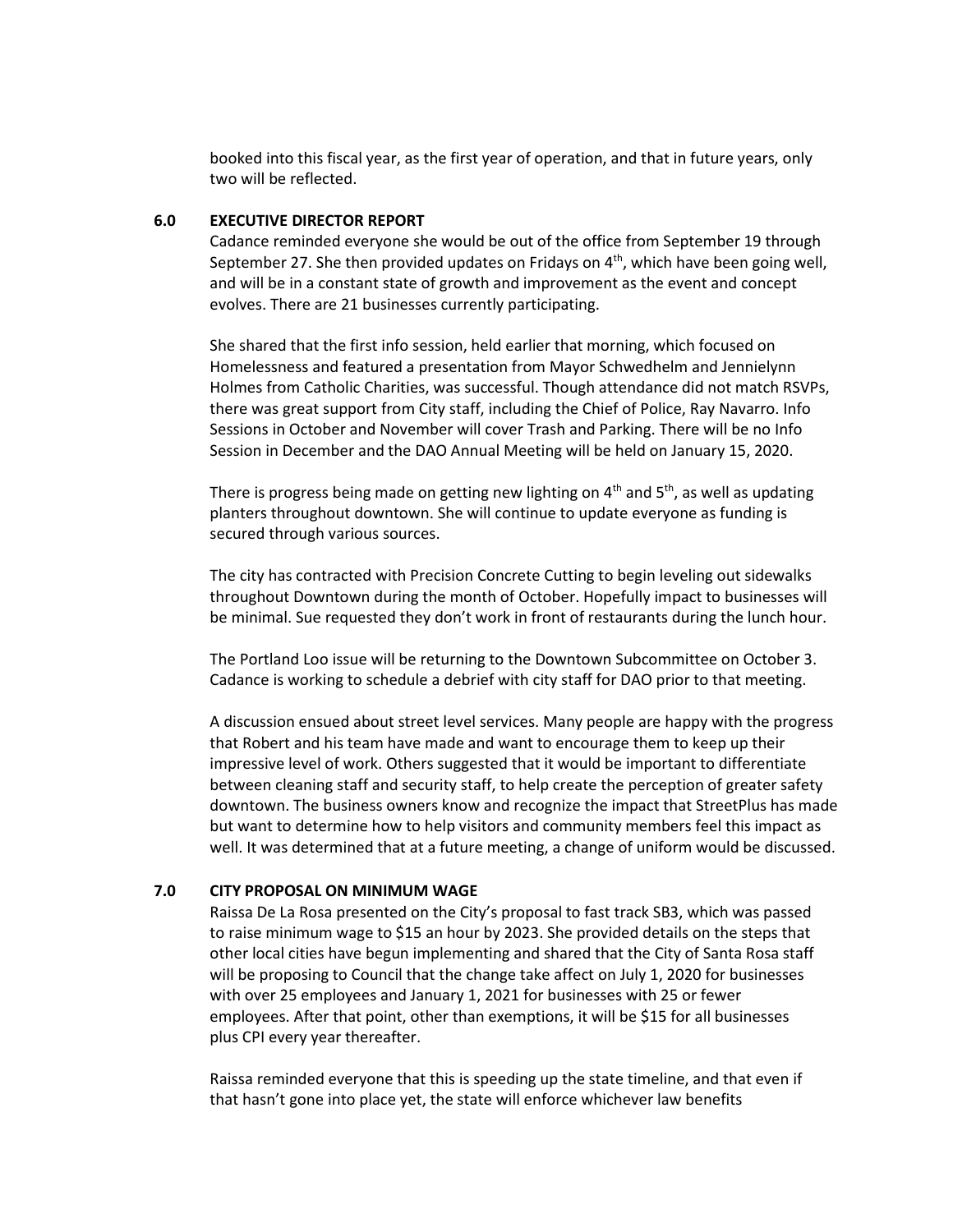employees the most. She explained that this will impact some businesses more than others and that many small employers are already paying \$15 or higher because of how competitive the workplace is.

Doug shared that regardless of what employees are paying, more focus needs to be paid to helping our community make social change and focus their shopping locally, which will allow business owners to balance out the increased employee cost.

Raissa shared some general feedback she had received so far and let everyone know there is a survey they can take. It was requested that there be an Info Session on this issue, which Cadance and Raissa will work to schedule prior to the October 1 meeting.

Hugh repeated that it was important for Council, regardless of its decision, to focus on what it can do to abate long term affects to businesses, such as dealing with parking, garbage issues, sales tax and business license fees. Since only the timeline is up for debate, the city needs to do anything it can to benefit businesses and those who will be impacted.

#### **8.0 COURTHOUSE SQUARE PLANTING PROPOSAL**

Cadance shared that this item will first be reviewed by the Design and Improvement Committee and then brought back to the full board at the next meeting.

#### **9.0 DAO COMMITTEE UPDATES**

**9.1** Design and Improvement Committee

Hugh shared that plans are moving forward to get the Crepe Myrtles planted. He then shared that there have been positive indications from the city about being able to move the Asawa Fountain forward on an expedited timeline. The suggested plan from the City is for the DAO to pay for and manage a Design Build RFP and that Hugh Futrell Corporation will loan the City \$200,000 against their future park fees to cover the cost of the installation. If Hugh Futrell Corporation can complete the work, it will eliminate delays and restrictions the city faces. It is important that this process be as transparent as possible so that there is no sense of self-dealing. There will be one further meeting with David Guhin to review.

Once an RFP is circulated and details are worked out, the final plan will go to the Design & Improvement Committee before any decisions are made.

It is still being determined if art-in-lieu fees can be used for the fountain as well. Raissa shared that the Advisory Committee on Public Art in Courthouse Square might be seeking further funds for the proposed artwork, which will be installed in approximately 2021. If so, these funds could compete with the Asawa Fountain. A discussion was held about securing outside funding and it was suggested that anyone interested in funding the Asawa Fountain, be connected to Cadance.